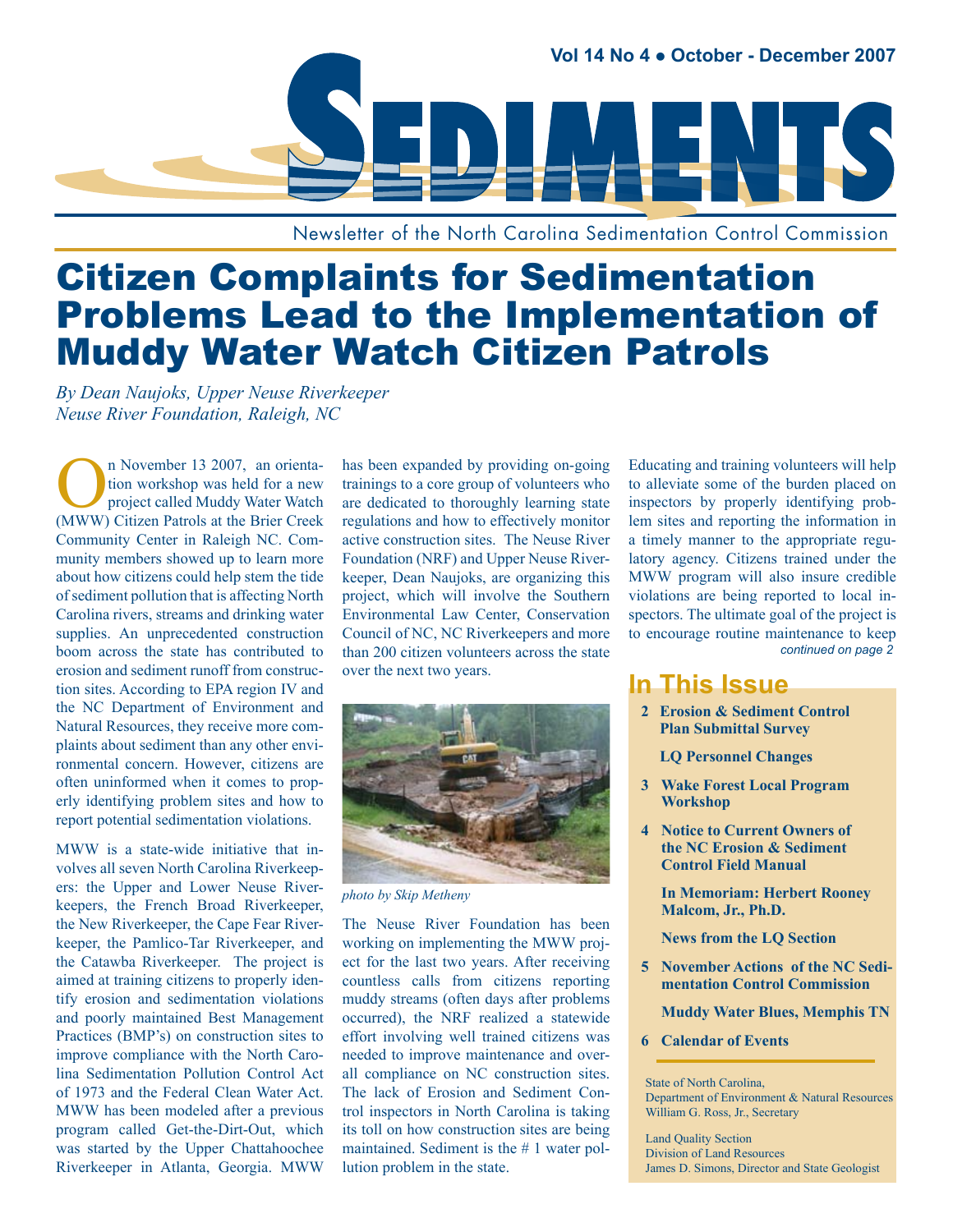

*photo by Jerry Markatos*

sediment out of NC waterways. A Muddy Water Watch website (*www.muddywaterwatch.org*) has been created so that citizens outside the scope of the project can use the training materials and information provided on the website.

When the other NC Riverkeepers responded enthusiastically for supporting the project and agreed that keeping sediment out of the rivers in their river basins was an issue that has made little headway, Muddy Water Watch began to blossom. Amy Pickle, staff attorney from Southern Environmental Law Center, volunteered her services by putting together two crucial parts of the MWW training manual pertaining to permitting and enforcement. These sections will be the guidelines that citizens will use to understand regulatory requirements for controlling construction stormwater runoff. As part of the MWW project, Robin Smith, with the Conservation Council of NC, will be contacting locally delegated erosion and sedimentation control programs to participate in a statewide survey. The goals of the survey are to raise awareness of local program needs and facilitate an information exchange between local programs across the state to identify training and staffing needs. This information, as well as information collected from citizens (see "Evaluating a Site" on the website), will be used in a final report to the NC Department of Environment and Natural Resources.

In the wake of an unprecedented construction boom, controlling polluted runoff is absolutely critical to protecting the long term health of North Carolina's water resources. As with most issues, direct citizen involvement and education often play a crucial role in working towards a collective paradigm change. We hope Muddy Water Watch Citizen Patrols will be a catalyst for that change. For more information please go to www.muddywaterwatch.org.

*"When things get so far wrong as to attract their notice, the citizens, when well informed, can be relied upon to set them right."*

*Thomas Jefferson*

v



*SEDIMENTS* is published quarterly by the NC Sedimentation Control Commission to provide information and assistance to the regulated community and to facilitate communication among personnel of state and local erosion and sedimentation control programs.

Send comments to Ashley Rodgers, NCDENR-Land Quality, 1612 Mail Service Center, Raleigh, NC 27699-1612. Email: Ashley. Rodgers@ncmail.net. Send change of address and subscription information to NCSU Water Quality Group, NCSU Box 7637, Raleigh, NC 27695-7637; (919) 515-3723; cathy smith@ ncsu.edu). To receive *Sediments* electronically, please subscribe at:http://www.dlr.enr.state. nc.us/pages/sedimentationnewsletters.html. Five thousand copies of this newsletter were printed at a cost of \$1,490 or 30 cents per copy.

Personnel of the Land Quality Section of the NC Department of Environment and Natural Resources provide information and assistance for implementation of the NC Erosion and Sedimentation Control Program. For assistance, please contact the Regional Engineer or the Raleigh headquarters listed below:

> Janet Boyer, PE 2090 US Hwy 70 Swannanoa, NC 28778 (828)296-4500

Steve Cook, CPESC 225 Green Street, Suite 714 Fayetteville, NC 28301 (910)433-3300

Zahid Khan 610 East Center Ave., Suite 301 Mooresville, NC 28115 (704)663-1699

John Holley, PE 3800 Barrett Drive, Suite 101 Raleigh, NC 27609 (919)791-4200

Pat McClain, PE 943 Washington Sq. Mall Washington, NC 27889 (252)946-6481

Dan Sams, PE 127 Cardinal Dr. Ext. Wilmington, NC 28405-3845 (910)796-7215

Matt Gantt, PE 585 Waughtown St. Winston-Salem, NC 27107 (336)771-5000

Gray Hauser, PE Raleigh Central Office 512 N. Salisbury St., 1612 MSC Raleigh, NC 27699-1612 (919)733-4574

#### Do You Prepare Erosion and Sediment Control Plans?

## Tell Us About Your **Experiences**

If you prepare and submit erosion and sediment control plans in North Carolina, please help us with a survey designed to gather feedback on the review and approval process as you have experienced it. The Land Quality Section is working with PENC, ACEC, and other groups to improve the quality of permit application packages and to expedite the review and approval of plans. As a first step, we are asking for your perspective on the overall process.

This is your chance to weigh in on problems or issues that you have had with designing and submitting plans to NC DENR or local erosion and sediment control programs. There are only 9 questions to our survey, including areas for you to write comments directly to us. Please take the time to fill out the survey so that we can have as much feedback as possible as we move forward to improve the process for everyone.The survey may be found at:

http://www.surveymonkey.com/s.aspx?sm =iUfMHMPKHScb7GNXfp2V6g\_3d\_3d

## **Personnel Changes**

• Aaron Brown is a new Environmental Specialist in the Mooresville Regional Office.

• Gregory Ditzler is a new Environmental Specialist in the Mooresville Regional Office.

• Eric Matuszewski is a new Environmental Specialist in the Fayetteville Regional Office.

• Laura Herbert has been promoted to the Environmental Engineer II (express permitting) position in the Asheville Regional Office.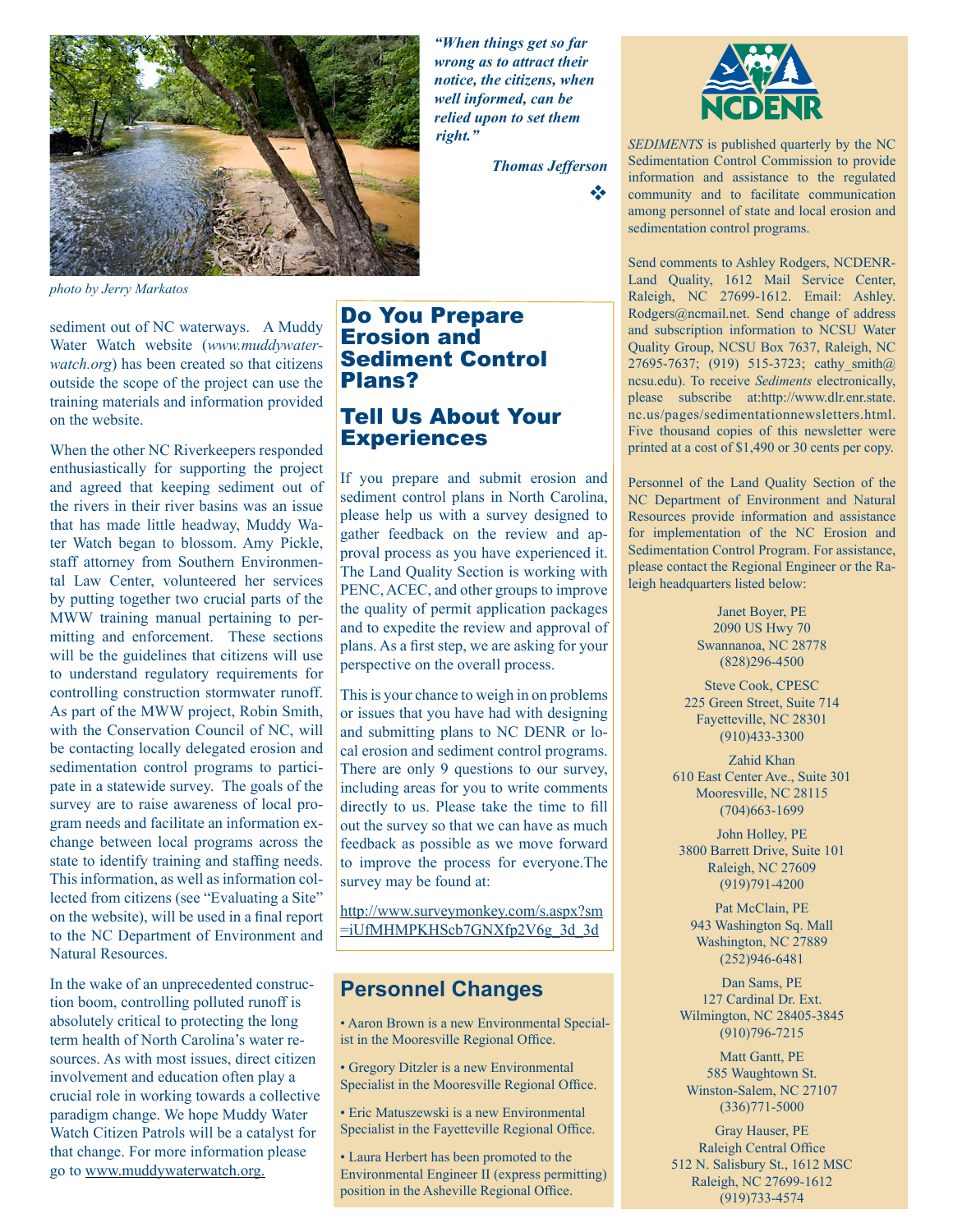#### The North Carolina Sedimentation Control Commission

The Sedimentation Control Commission (SCC) was created to administer the Sedimentation Control Program pursuant to the NC Sedimentation Pollution Control Act of 1973 (SPCA). It is charged with adopting rules, setting standards, and providing guidance for implementation of the Act. The composition of the Commission is set by statute to encompass a broad range of perspectives and expertise in areas related to construction, industry, government, and natural resource conservation and quality. All members are appointed by the Governor and serve threeyear terms, except for the Director of the Water Resources Research Institute of the University of North Carolina, who serves as long as he remains Director. The chairman of the SCC is named by the Governor. The following is a list of current members with the organizations they represent:

> **Chairman:** Kyle Sonnenburg Fayetteville NC League of Municipalities

**Vice Chairman:** Donnie W. Brewer **Greenville** NC Environmental Management Commission

> **Commissioners:** W.T. "Buzz" Bryson Raleigh NC Public Utilities

Elaine C. Chiosso Bynum Non-governmental Conservation

> John William Miller, Jr. Burnsville NC Mining Commission

Joseph H. Kleiss Raleigh NC State University, Dept. of Soil Science

Grover McPherson Winston-Salem NC Soil and Water Conservation Commission

David H. Moreau Raleigh Water Resources Research Institute of The University of North Carolina

Joseph Rudek Raleigh Non-governmental Conservation

Mark A. Taylor Greensboro Professional Engineers of NC

Richard Vick Wilson Carolinas Associated General Contractors

> Rob Weintraub Wake Forest NC Home Builders Association

## Wake Forest Local Program Workshop

*Holly Spring, Town of Wake Forest*

**The Town of Wake Forest erosion and** sediment control program has put a great deal of emphasis on education – for engineers, developers, contractors, and the public – as part of a proactive effort to prevent the damage that can occur from accelerated erosion on construction sites. Most recently, on August 31, the Town of Wake Forest held a full day erosion and sediment control workshop at the Ledford Center on the South Eastern Baptist Theological Campus where a new building, Patterson Hall, is under construction. The purpose of this workshop was to update the building community about the new local erosion and sediment control program that started in 2006. This was the second local workshop held by Wake Forest and had approximately 70 designers, contractors, developers and regulators in attendance.

The town received delegation as a local erosion and sediment control program from NCDENR Division of Land Resources in July 2006. Previously, the Town of Wake Forest had been under the jurisdiction of Wake County's local program. The Town Ordinance is stricter than that of the County, lowering the land disturbing permit requirement from 1.0 acre to 0.50 acre. Provisions for single family lot regulations with silt fence on the low side(s), a construction entrance on every lot, and a mud tracking policy are also included in the ordinance.

Prior to delegation, the entire engineering staff attended erosion and sedimentation control workshops, NCDOT erosion training, and other local program events to get ahead on the learning curve and hit the ground running. Before that time the construction inspectors had been dealing with



*One of the basins on the site of construction for Patterson Hall at the South Eastern Baptist Theological Campus in Wake Forest, NC.*

water and sewer inspections that had recently merged with Raleigh. Wake Forest staff are also in the process of obtaining CPESC (Certified Professional in Erosion and Sediment Control) certifications.

Topics discussed at the August workshop included the basics of the erosion process, local regulations, updates to state regulations, seeding/types of ground cover, proper installation of erosion control measures, NOV's and inspections, NPDES general stormwater permits, job phasing and the many pictures taken from the first year of regulation. Jay Wilson, from the City of Charlotte's erosion and sediment control program, spoke about designing erosion controls for a project on a case by case basis, identifying critical areas, and basin design/layout. Jan Patterson of NCSU's Biological and Agricultural Engineering Department was also on hand to talk about specific erosion control measures, hardware cloth outlets, silt fence installation, inlet protection, check dams, seeding, maintenance, and construction entrances. Both Jay and Jan did an outstanding job and showed great pictures explaining how to increase the effectiveness of erosion control plans and measures. Several suppliers from Ikex, Ferguson, ACF, Erosion Supply, and Kelly's Erosion had booths set up during the workshop to talk about products and new measures that can be used for erosion and sediment control.

In the afternoon, participants took a field tour of the Patterson Hall construction site. Kristi Anspach with Eco Turf led the site tour and a discussion of the basins onsite, silt fence locations, NPDES requirements and inspections, and the large construction entrance. This was a great opportunity for everyone to see an active jobsite and ask questions in an informal setting.

In addition to this workshop, the Town of Wake Forest also has held single family lot workshops and recently led a field tour to help train North Carolina Riverkeepers for their new Muddy Water Watch citizen inspection program. The Town will be holding education on the new Phase II regulations in the future and also hosting a best management practice (BMP) inspector training workshop on December 10th through NC-SU's Biological and Agricultural Engineering Department.

For more information on the Town of Wake Forest's erosion and sediment control program, please visit: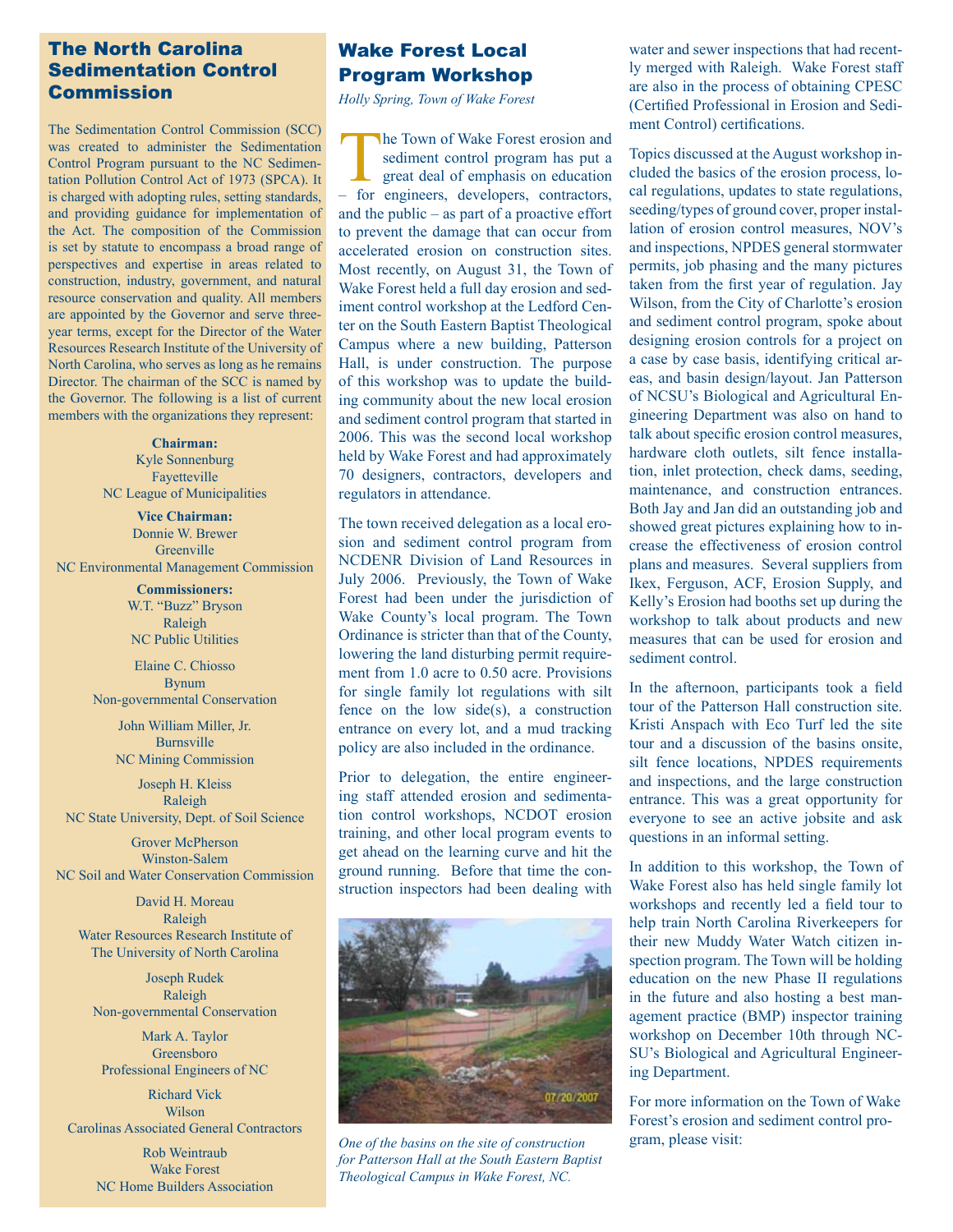http://www.ci.wake-forest.nc.us/residents/ engineering\_erosionandsedimentcontrol. aspx

You can also view a video segment from the local TV channel 10 called "Focus on Wake Forest" that includes some video from the workshop. It's the second session of this segment which is directed to the general community.

http://www.wakeforestnc.gov/focusonwakeforest\_october2007.aspx

v

## Notice to All Current Owners of the North Carolina Erosion and Sediment Control Field Manual

Revisions are currently underway for the Field Manual, a companion resource to the larger Planning and Design Manual. These updates are intended to reflect the latest standards and specifications incorporated into the Planning and Design Manual in June of 2006. All current owners of the Field Manual will receive a revision packet at no charge. However, to ensure that you receive your revisions in a timely manner, please send the following information to Ashley.Rodgers@ncmail.net:

- Name
- Current address
- Number of manuals owned
- Manual number(s), located on the title page

If you have any questions, please call our office at (919) 733-4574.

## In Memoriam: Herbert Rooney Malcom, Jr., Ph.D.

Herbert Rooney Malcom, Jr., who was one of the pioneers for erosion and sedimentation control and stormwater management engineering instruction at North Carolina State University (NCSU), passed away on September 1, 2007. Dr. Malcom's knowledge and practical approaches to his subject matter made him a greatly respected member of both the academic and engineering communities. His passion for teaching and his caring nature made him well loved by his students, many of whom went on to specialize in those fields.

Dr. Malcom was born in Greensboro, NC to Edna Alligood and Herbert Rooney Malcom on January 24, 1936. He graduated from North Carolina State College with his bachelor's degree in Civil Engineering in 1963. After also receiving a master's degree, Malcolm was awarded his PhD from N.C. State in 1973. He retired from teaching as Professor Emeritus in 2004, after touching the lives of over 9,000 students during his 31 years as a faculty member at North Carolina State University.

Dr. Malcom was among the first to teach urban hydrology and incorporate it into university curriculums, bringing the approach to a civil engineering program rather than an agricultural program. He was also one of the first to approach sedimentation basin design scientifically, developing an efficiencybased design for basins. During the infancy and early development of North Carolina's Erosion and Sedimentation Control Program, Dr. Malcom was the "go-to" guy and elevated the standards for design with his scientific approach to problems in the field. His work helped to lay the foundation for the direction in which the program has developed over the past decades.

As a professor, Dr. Malcom was always approachable. Students and professionals alike flocked to his courses and workshops because he was a great teacher. According to Jim Simons, Director of the Division of Land Resources of DENR, if you were to go down a roster of the students taught by Dr. Malcom over his career, there would be many names that you would recognize – including heads of firms and individuals high in the ranks of government agencies. Mr. Simons summed it up best when he declared that Dr. Malcom was a "student's professor, and because of that, he helped launch many careers of people who have made significant contributions to the fields of stormwater and sediment control."

Dr. Malcom once said, "My purpose has always been to serve; to prepare engineers for the first four years of practice and to serve the stormwater management needs of the people." With his dedication to teaching and research, H. Rooney Malcom, Jr. has served his students well, and an entire state has benefited from his caring and passion for stormwater management. He will be greatly missed by all of us fortunate enough to have known him.

**video de la construcción de la construcción** 

News from the Land Quality Section

#### *Upcoming Workshops*

Each year, the Sedimentation Control Commission, in conjunction with the Land Quality Section and the Water Resources Research Institute, sponsors a series of workshops for design professionals. These workshops are intended to provide updates to the Sedimentation Pollution Control Act, current design guidelines, and new technologies for controlling erosion and sedimentation. The fall workshops for design professionals were very successful and well attended. A total of approximately 275 individuals were in attendance at two workshops held in Greenville and Hickory, NC.

If you missed out on the fall workshops, two workshops for the spring have also been scheduled:

> March 11-12, 2008 Hilton Wilmington Riverside Wilmington, NC

April 9-10, 2008 Holiday Inn Select, Hickory, NC

Professional engineers and land surveyors may earn 12 PDHs and landscape architects may receive 10 continuing education credits for completion of both days.

Agendas and registration information may be found online at:

*http://www.ncsu.edu/wrri/erosionworkshops.html*

#### *Contractor Training Materials*

A set of presentation materials designed to train contractors in erosion and sediment control, has been completed. Topics of the training include an introduction to the Sedimentation Pollution Control Act, overviews of basic erosion and sediment control best management practices, working around a stream, NPDES requirements, and many more! To speak with someone about using these materials for a training session, please contact the Central Office at (919) 733-4574.

To report possible violations of the NC Sedimentation Pollution Control Act, call

> 1-866-STOPMUD 786-7683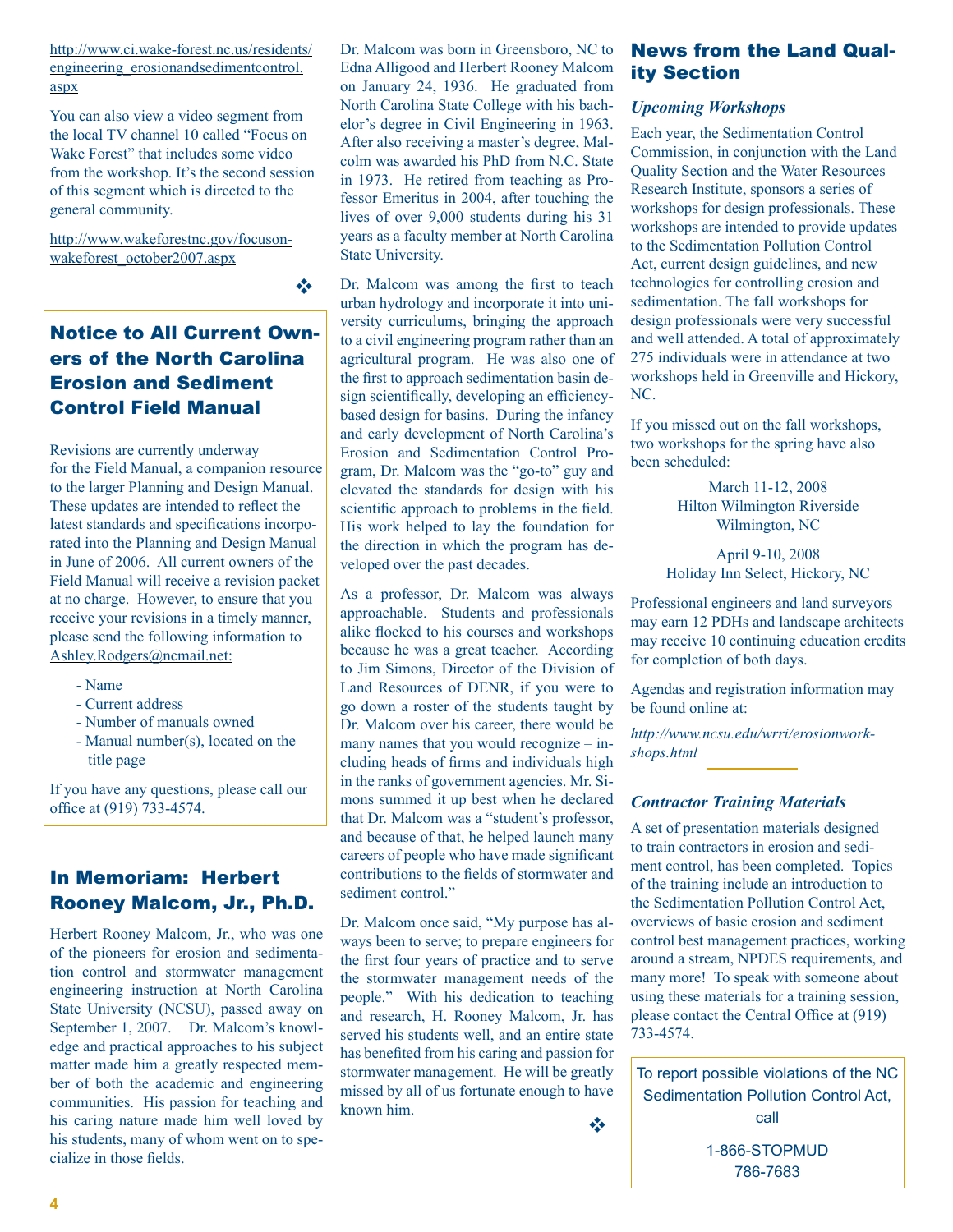#### NC Sedimentation Control Commission: November Actions

At its meeting on November 15, 2007, the NC Sedimentation Control Commission (SCC) took the following actions:

- Approved the continued delegation of local program authority for the Town of Lake Lure.
- Approved the continued delegation of local program authority for Cabarrus County, conditioned upon the recommendations to: ensure practices are designed to the revised standards in the Erosion and Sediment Control Planning and Design Manual, improve the inspection report, and increase inspection of all sites.
- Approved the continued delegation of local program authority for the Town of Cary.
- Approved the continued delegation of local program authority for the City of Newton.
- Placed Rowan County on six months of probationary status and requested a follow-up review in 6 months. Rowan County was asked to address and improve the reporting of water quality violations and the enforcement of Sedimentation Pollution Control Act. Also, requested that the assessments of civil penalties should be placed under a non-political body (e.g., County staff).
- Approved the proposal recommended by Sedimentation Education Committee (SEC) to support the continuing research on "Field Evaluation of Mulches for Establishing Vegetation on Steep Slopes" by Dr. Richard A. McLaughlin (\$7,156).
- Set the 2008 Sedimentation Control Commission meeting dates:

 Wednesday, February 20 Wednesday, May 28 Thursday, August 21 Thursday, November 20 (field tour on November 19)

• Requested the Technical Advisory Committee (TAC) re-evaluate the proposed Draft Rule regarding self-inspection requirements and submit their recommendations at the February'08 SCC meeting.

• Requested the Technical Advisory Committee (TAC) evaluate the progress towards meeting the recommendations of the Work Groups that were established by the SCC in 1997. Although a large portion of the recommendations have been accomplished, the TAC was also asked to offer suggestions to help enhance the SCC's ability to further meet these recommendations.

Supporting documents for these actions may be found online at http://dlr.enr.state. nc.us/scc.html.

## Muddy Water Blues Memphis TN 2007

*Melanie Markusic, NC State University*

From September 25th thru 27th, 2007<br>I had the privilege of attending Tennessee's annual Muddy Water Blues<br>conference which was held in Memphis I had the privilege of attending Tennessee's annual Muddy Water Blues conference which was held in Memphis, TN. It was hosted by a myriad of organizations including the South East Chapter of the International Erosion Control Association (IECA). The goal of the meeting was to provide classroom training and a hands-on field day to those who attended. The event was packed full of information regarding the latest Tennessee regulatory updates as well as technical sessions introducing us to new technologies and strategies for storm water management.

Tuesday September 25th I was able to become certified by Tennessee's Department of Environment and Conservation (TDEC) for their Level I certification program. This was entitled "Fundamentals of Erosion Prevention and Sediment Control for Construction Sites".

This course is required by the TN Construction General Permit (CGP), which is the permit regulating construction sites disturbing 1 acre or more. The CGP requires that qualified personnel inspect all construction sites and defines qualified personnel as those who have successfully completed the Level I course.

TDEC also provides training for designers through the TDEC Level II Design Principles for Erosion Prevention and Sediment Control for Construction Sites. This is a two-day, voluntary training course. Designers do not have to be certified through this course in order to design erosion and sediment control plans in TN.

Wednesday September 26th consisted of two separate technical sessions; the Stormwater track and the Erosion and Sediment Control track. The event was packed full of information regarding the latest Tennessee regulatory updates as well as technical sessions introducing us to new technologies and strategies for storm water management. North Carolina State University's very own Dr. Rich McLaughlin was in attendance and gave a talk on polyacrylamides and their use in sediment and erosion control in North Carolina.

Thursday September 27th was a very informal and informative morning full of vendor displays and installation techniques including every opportunity to see, touch, and feel many of the available erosion and sediment control products.

What a great time to talk to other professionals in the industry including those from other regions of the state and other states all together.

#### Field Day Demonstrations



*A demonstration of hydroseeding as an application of mulch used for ground cover.*



*Turf reinforcement matting displayed here along with different types of diversions, including triangular silt dikes, straw wattles, and coir wattles.*